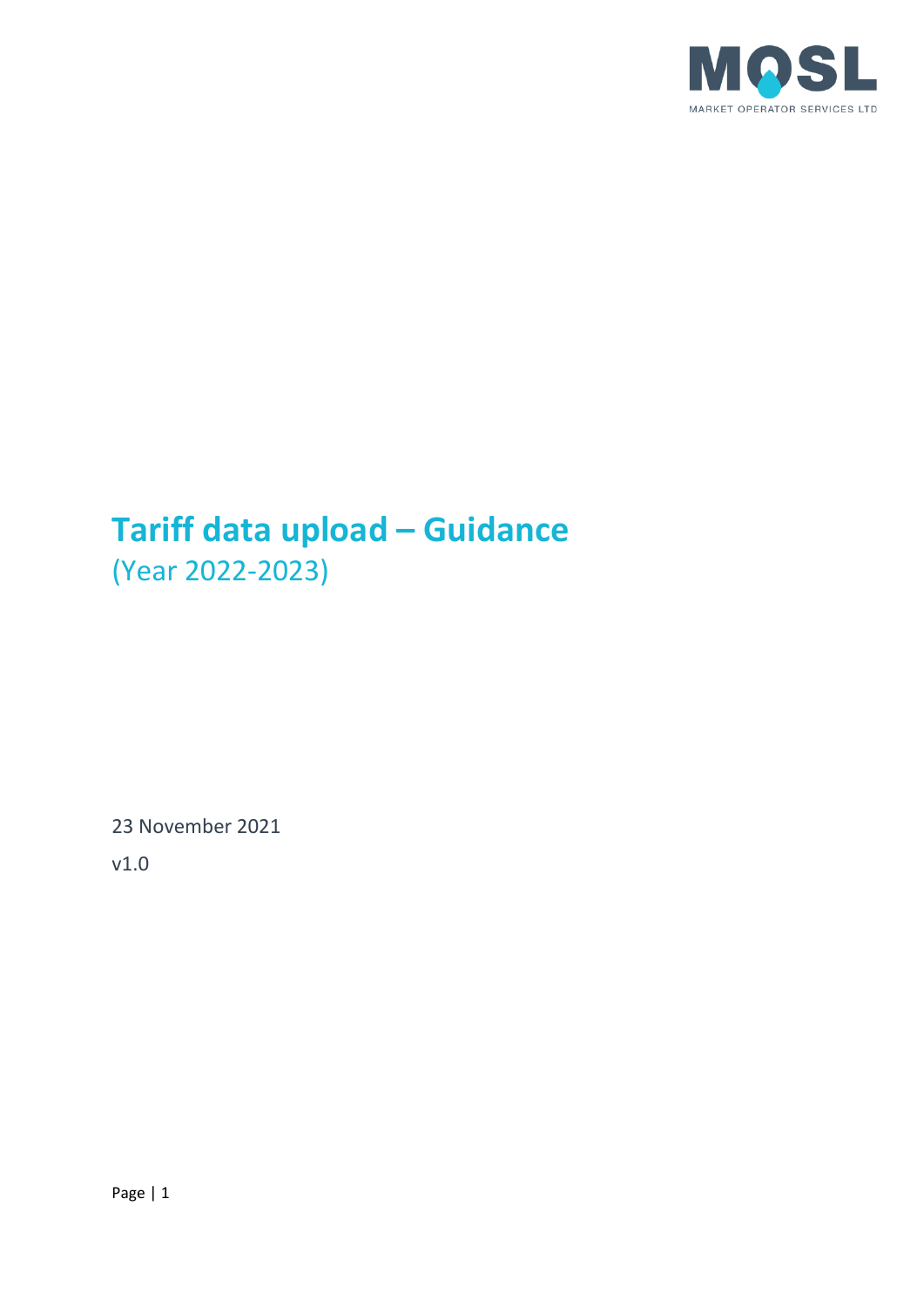

# **Document Change control**

| Version | Date Issued | Amendments             |
|---------|-------------|------------------------|
| V1.0    | 23/11/2021  | <b>Initial Version</b> |
|         |             |                        |
|         |             |                        |
|         |             |                        |
|         |             |                        |
|         |             |                        |
|         |             |                        |
|         |             |                        |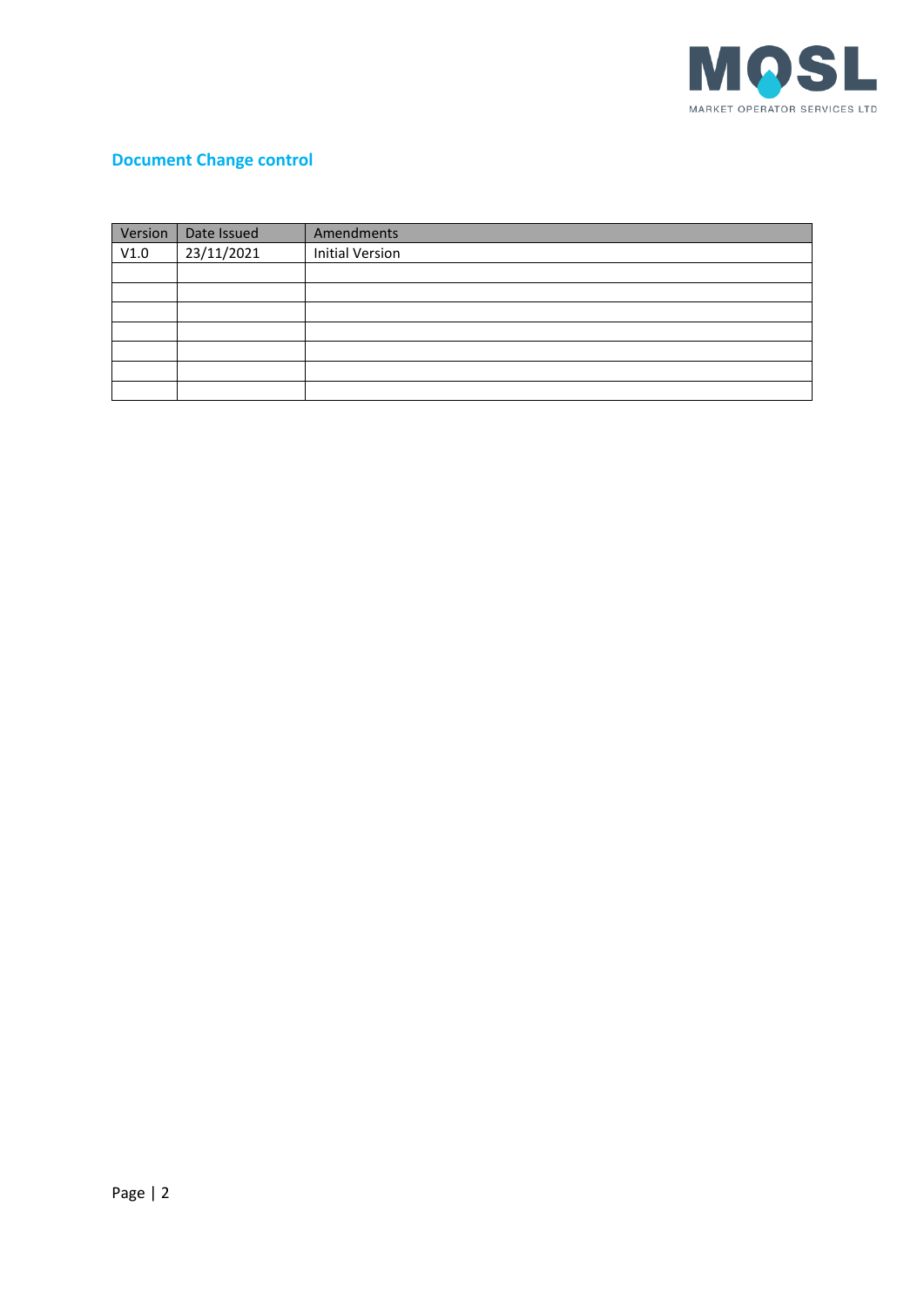

# **CONTENTS**

| $\mathbf{1}$   |  |
|----------------|--|
| $\overline{2}$ |  |
| 3              |  |
| 4              |  |
| 5.             |  |
| $\bullet$      |  |
| $\bullet$      |  |
|                |  |
| $\bullet$      |  |
| $\bullet$      |  |
| $\bullet$      |  |
|                |  |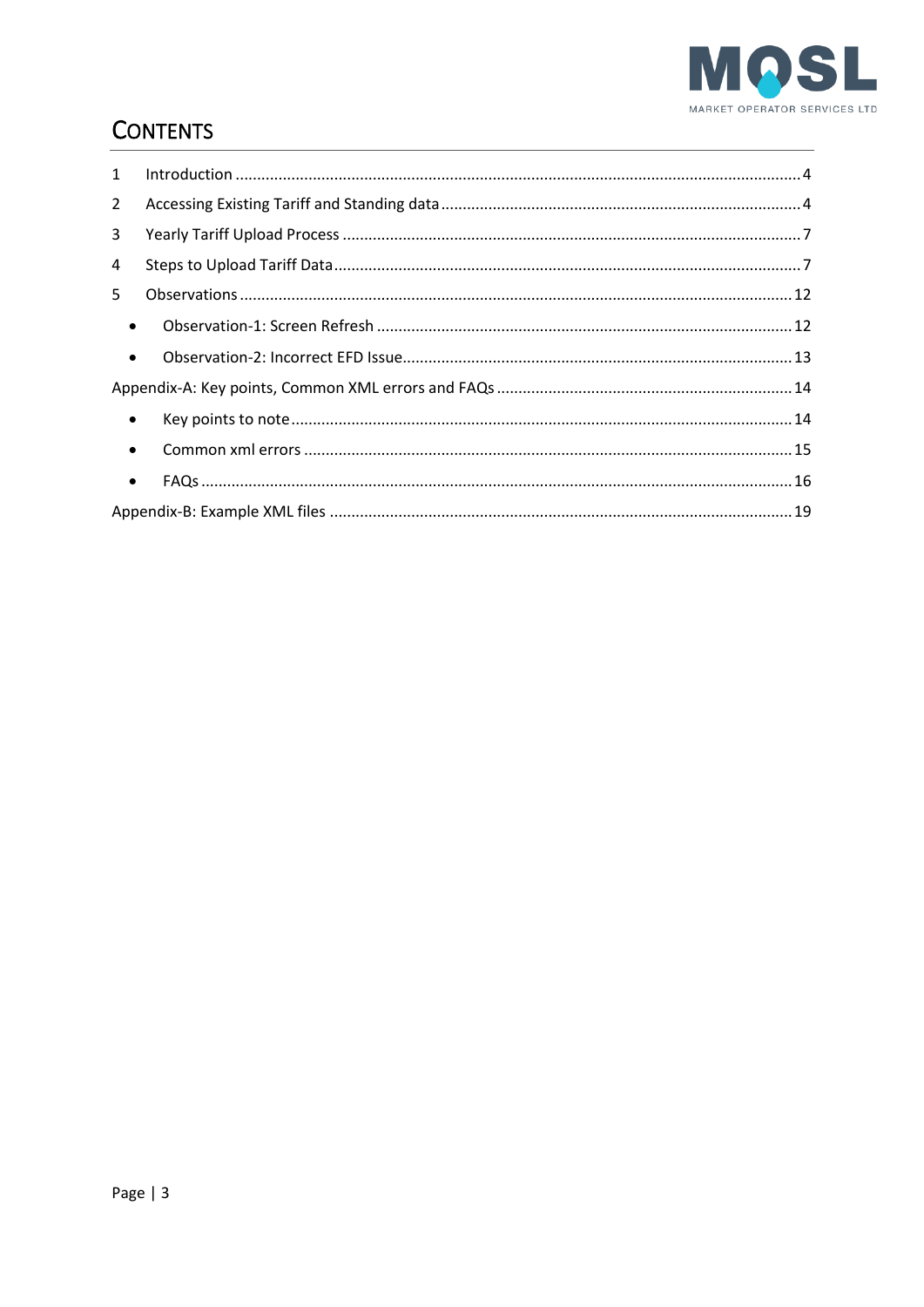

# <span id="page-3-0"></span>1 INTRODUCTION

The CSD 0208 (Creation and update of Wholesaler tariff data) sets out the processes for the creation and update of Wholesaler tariff data by Wholesaler each Year in accordance with their Wholesale Tariff Document. Wholesaler tariff data is stored within CMOS as individual tariff and tariff standing data.

As part of the annual tariff upload process, each Wholesaler Trading Party is required to upload and maintain the tariff data to CMOS. This document describes the process to follow for preparing tariff XML and uploading tariff data for the year 2022-2023.

# <span id="page-3-1"></span>2 ACCESSING EXISTING TARIFF AND STANDING DATA

The Wholesaler tariff data can be accessed via CMOS portal search tariff option or tariffs report using Jaspersoft reporting tool. However, the tariff standing data can be viewed only via CMOS portal.

**View existing Tariff / Standing Data :** Log-on To CMOS portal / LVI and navigate to;

Settlement > Tariffs > Search Tariffs (see screenshot below)

| <b>MOSL</b><br>MARKET OPERATOR SERVICES LTD<br>CENTRAL MARKET OPERATING SYSTEM |                      |                    |                           |                                                                            |                    |                       |                           |                       | acc_mosl_w_admin<br>Change password   Log off |                    |   |
|--------------------------------------------------------------------------------|----------------------|--------------------|---------------------------|----------------------------------------------------------------------------|--------------------|-----------------------|---------------------------|-----------------------|-----------------------------------------------|--------------------|---|
| Administration v                                                               | Market information v |                    | Settlement v              | Content v                                                                  | Reports v          | Service Management v  |                           |                       |                                               |                    |   |
| <b>Search Tariffs</b>                                                          |                      |                    | Tariffs >                 | <b>Search Tariffs</b><br><b>Create Tariff</b><br><b>Search Time Tables</b> |                    |                       |                           |                       |                                               |                    |   |
| <b>Service Component</b>                                                       |                      |                    | $\boldsymbol{\mathrm{v}}$ | <b>Tariff Name</b>                                                         |                    |                       |                           | <b>Tariff Code</b>    |                                               |                    |   |
| <b>Status</b>                                                                  |                      |                    | $\boldsymbol{\mathrm{v}}$ | <b>State</b>                                                               |                    |                       | $\boldsymbol{\mathrm{v}}$ | <b>Effective From</b> |                                               |                    | 圓 |
| <b>Legacy From</b>                                                             |                      |                    | 圍                         |                                                                            |                    |                       |                           |                       |                                               |                    |   |
|                                                                                |                      |                    |                           |                                                                            |                    |                       |                           |                       | Q Search                                      | $\mathscr F$ Clear |   |
|                                                                                |                      |                    |                           |                                                                            |                    |                       | $+$ Add                   | ✔ Authorise Tariffs   | 土 Upload                                      | <b>上</b> Download  |   |
| <b>Service Component</b>                                                       |                      | <b>Tariff Name</b> |                           |                                                                            | <b>Tariff Code</b> | <b>Effective From</b> | <b>Status</b>             | <b>State Counts</b>   |                                               | <b>Legacy From</b> |   |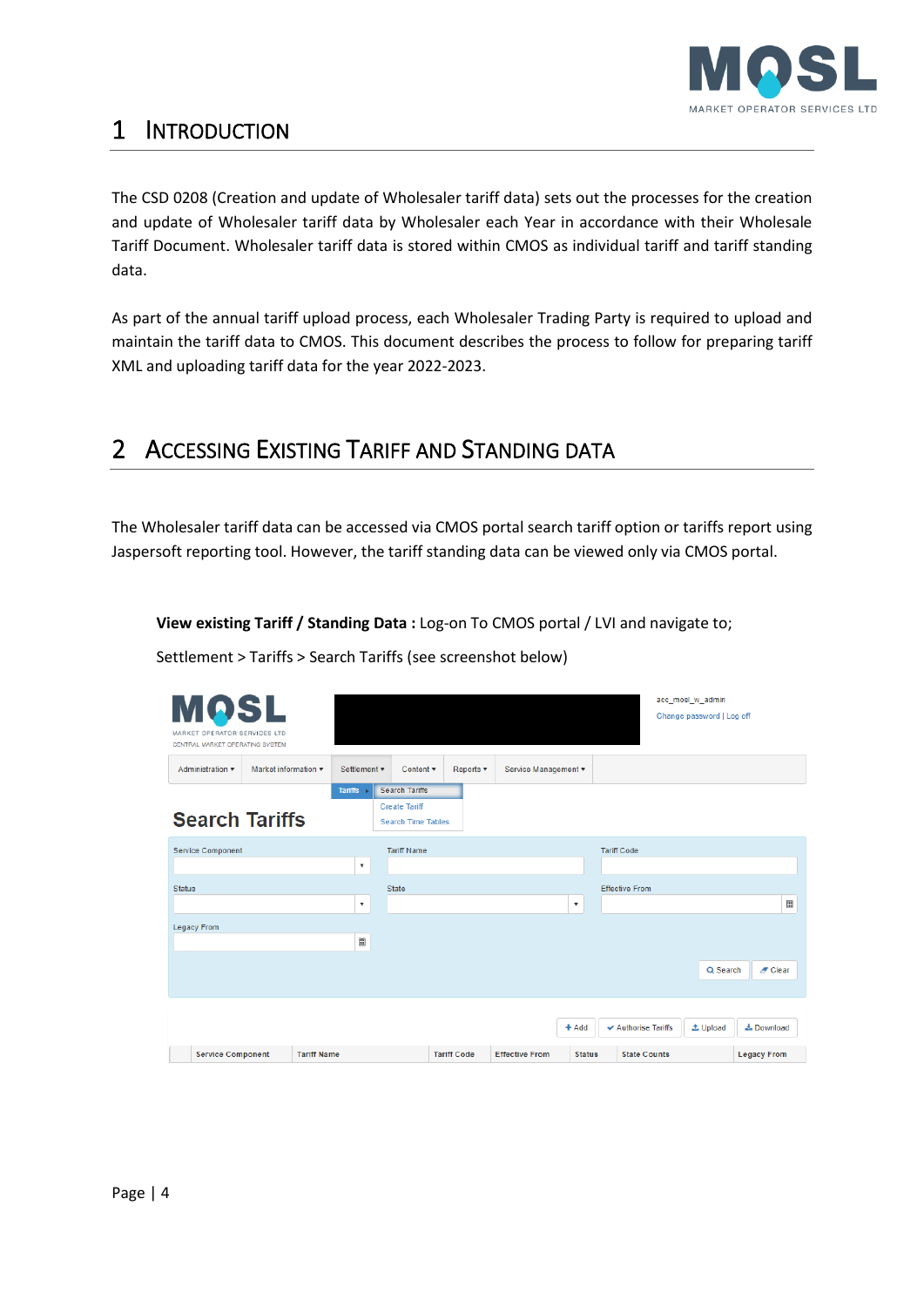

• Select service component as 'Standing Data' and then click on the search button (see screenshot below);

| <b>MOSL</b><br>MARKET OPERATOR SERVICES LTD<br>CENTRAL MARKET OPERATING SYSTEM |                                         |              |                               |                |                      | acc_mosl_w_admin<br>Change password   Log off |
|--------------------------------------------------------------------------------|-----------------------------------------|--------------|-------------------------------|----------------|----------------------|-----------------------------------------------|
| Administration ▼                                                               | Market information $\blacktriangledown$ | Settlement v | Content $\mathbf{\mathbf{v}}$ | Reports $\Psi$ | Service Management ▼ |                                               |

# **Search Tariffs**

| Service Component                                         |                           | <b>Tariff Name</b> |                       |                    | <b>Tariff Code</b>                   |                                      |
|-----------------------------------------------------------|---------------------------|--------------------|-----------------------|--------------------|--------------------------------------|--------------------------------------|
| <b>Standing Data</b>                                      | $\pmb{\mathrm{v}}$        |                    |                       |                    |                                      |                                      |
| <b>Status</b>                                             |                           | State              |                       |                    | <b>Effective From</b>                |                                      |
|                                                           | $\boldsymbol{\mathrm{v}}$ |                    |                       | $\pmb{\mathrm{v}}$ |                                      | Ξ                                    |
| <b>Legacy From</b>                                        |                           |                    |                       |                    |                                      |                                      |
|                                                           | 圍                         |                    |                       |                    |                                      |                                      |
|                                                           |                           |                    |                       |                    | Q Search                             | $\mathscr F$ Clear                   |
|                                                           |                           |                    |                       | $+$ Add            | $\vee$ Authorise Tariffs<br>土 Upload | 土 Download                           |
| <b>Service Component</b>                                  | <b>Tariff Name</b>        | <b>Tariff Code</b> | <b>Effective From</b> | <b>Status</b>      | <b>State Counts</b>                  | <b>Legacy From</b>                   |
| $\qquad \qquad \Box$<br><b>Standing Data</b>              | <b>Standing Data</b>      | MOSL_SD_1          | 2016-04-01            | <b>ACTIVE</b>      | - AUTHORISED (2)                     |                                      |
| 10<br>$\mathbf{H}$<br>н<br>$\boldsymbol{\mathrm{v}}$<br>ь | items per page            |                    |                       |                    |                                      | $1 - 1$ of 1 items<br>$\mathfrak{c}$ |

• The search will display the available Standing Data tariff for that Wholesaler. To view the tariff data, select the standing data tariff by selecting the tariff (click on the Tariff Name field and the 'View Tariff' screen will be shown – see screenshot below).

| <b>MOSL</b><br>MARKET OPERATOR SERVICES LTD<br>CENTRAL MARKET OPERATING SYSTEM |                      |                     |                      |           |                      | acc_mosl_w_admin<br>Change password   Log off |          |               |
|--------------------------------------------------------------------------------|----------------------|---------------------|----------------------|-----------|----------------------|-----------------------------------------------|----------|---------------|
| Administration <b>v</b>                                                        | Market information v | Settlement <b>v</b> | Content <b>v</b>     | Reports v | Service Management v |                                               |          |               |
| <b>View Tariff</b>                                                             |                      |                     |                      |           |                      | <b>x</b> Delete                               | ⊘ Cancel | <b>Z</b> Edit |
| <b>Service Component</b>                                                       |                      |                     | <b>Standing Data</b> |           |                      |                                               |          |               |
| Name                                                                           |                      |                     | <b>Standing Data</b> |           |                      |                                               |          |               |
| Code                                                                           |                      |                     | MOSL_SD_1            |           |                      |                                               |          |               |
| <b>Effective From</b>                                                          |                      |                     | 2016-04-01           |           |                      |                                               |          |               |
| <b>Status</b>                                                                  |                      |                     | <b>ACTIVE</b>        |           |                      |                                               |          |               |
| <b>Legacy Effective From</b>                                                   |                      |                     |                      |           |                      |                                               |          |               |
| <b>Tariff Data</b>                                                             |                      |                     |                      |           |                      |                                               |          | $+$ Add       |
| <b>Effective From</b>                                                          |                      |                     |                      |           | <b>State</b>         |                                               |          |               |
| 2016-04-01                                                                     |                      |                     |                      |           | <b>AUTHORISED</b>    |                                               |          |               |
| 2018-04-01                                                                     |                      |                     |                      |           | <b>AUTHORISED</b>    |                                               |          |               |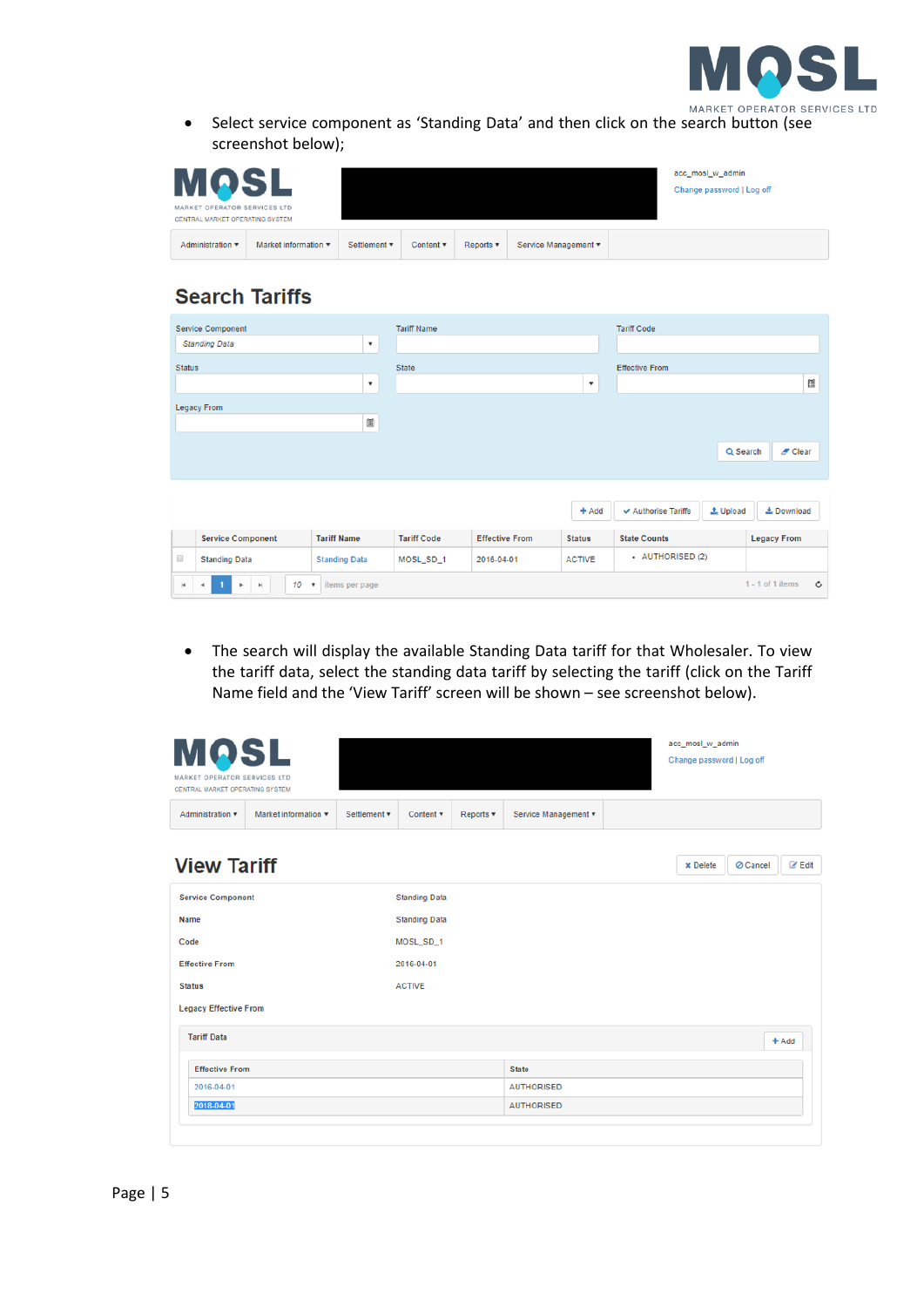

• On 'View Tariff' screen, select the Standing Data tariff charge element to view the value (see screenshots below).

| View Tariff Data: Standing Data (MOSL_SD_1)          |                   |                                               | Return |
|------------------------------------------------------|-------------------|-----------------------------------------------|--------|
| <b>Effective From</b>                                | 2018-04-01        |                                               |        |
| <b>State</b>                                         | <b>AUTHORISED</b> |                                               |        |
| Set to Draft                                         |                   |                                               |        |
| <b>Standing Data</b>                                 |                   |                                               |        |
| Name                                                 |                   | <b>Is Applicable</b>                          |        |
| Vacancy Charging Method Water                        |                   | $\mathcal{A}$                                 |        |
| <b>Temporary Disconnection Charging Method Water</b> |                   | $\begin{array}{c} 1 & 0 \\ 0 & 0 \end{array}$ |        |
| <b>Default Return to Sewer</b>                       |                   | $\mathcal{A}$                                 |        |
| Vacancy Charging Method Sewerage                     |                   | $\left\vert \varphi \right\rangle$            |        |
| Temporary Disconnection Charging Method Sewerage     |                   | $\mathcal{A}$                                 |        |
|                                                      |                   |                                               |        |



• To view tariff, select service components and search for tariff code or tariff name.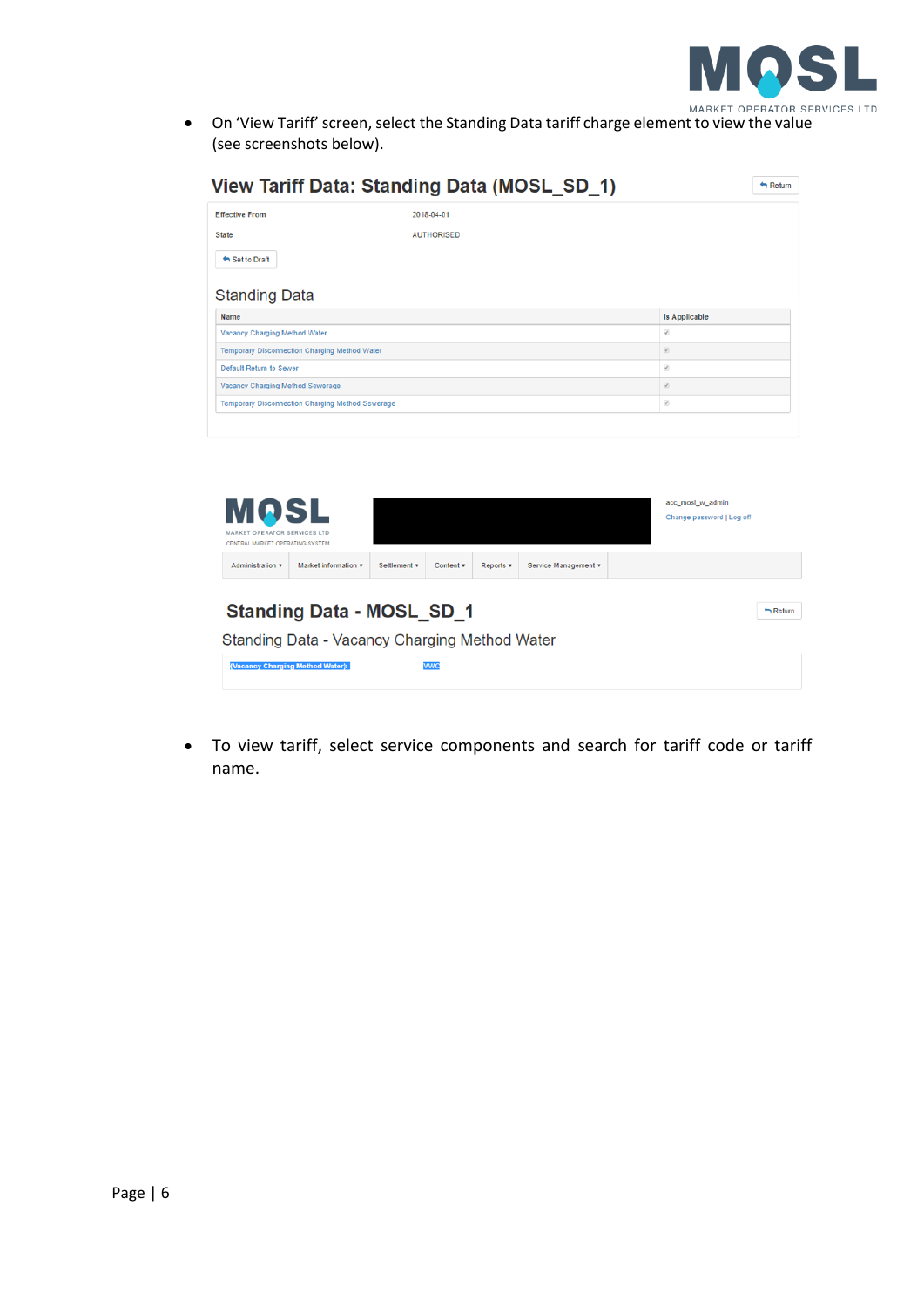

# <span id="page-6-0"></span>3 YEARLY TARIFF UPLOAD PROCESS

The Trading Party can upload the tariff data into CMOS using XML upload functionality available on CMOS LVI portal. The upload functionality can be used to add new tariff or to add new tariff data of the existing tariff.

The tariff functionalities available are;

- 1. To upload the 2022-2023 tariff data to the existing tariff as per the tariff charge scheme
- 2. Create the new (additional) tariffs which are applicable from the year 2022-2023.

#### **Preparing tariff XML for Year 2022-2023 tariffs;**

The tariff XML needs to be prepared considering the following key points;

- Include all 2022-2023 tariff data for existing tariffs (every Active tariff and every Legacy\* tariff) in accordance with Trading Party's Wholesale Tariff Document.
- Include the tariffs which are newly introduced from the Year 2021-2022
- Update tariff Effective From Date as "**2022-04-01**" (except where the Wholesaler has an Alternative Tariff Year, the update shall have an Effective From Date of the start of that Alternative Tariff Year)
- Update tariff "state" as "**Draft**"

\*A Legacy tariff can't be added to a new Service Component and can't be added newly to an existing Service Component.

# <span id="page-6-1"></span>4 STEPS TO UPLOAD TARIFF DATA

**Step-1:** Trading Party to prepare the tariff XML file which should include every active tariff for year 2022-2023 tariffs.

*The year 2022-2023 should include the tariff data applicable only for that year. Do not include the previous tariff data to tariff xml.* 

**\*Note:** Even when the 'charge elements/values' of the existing tariff data (year 2021-2022) are not changing for next tariff year (2022-2023) i.e. tariff remains unchanged, the Trading Party needs to include the tariff data (2022-2023) of that tariff to the tariff XML.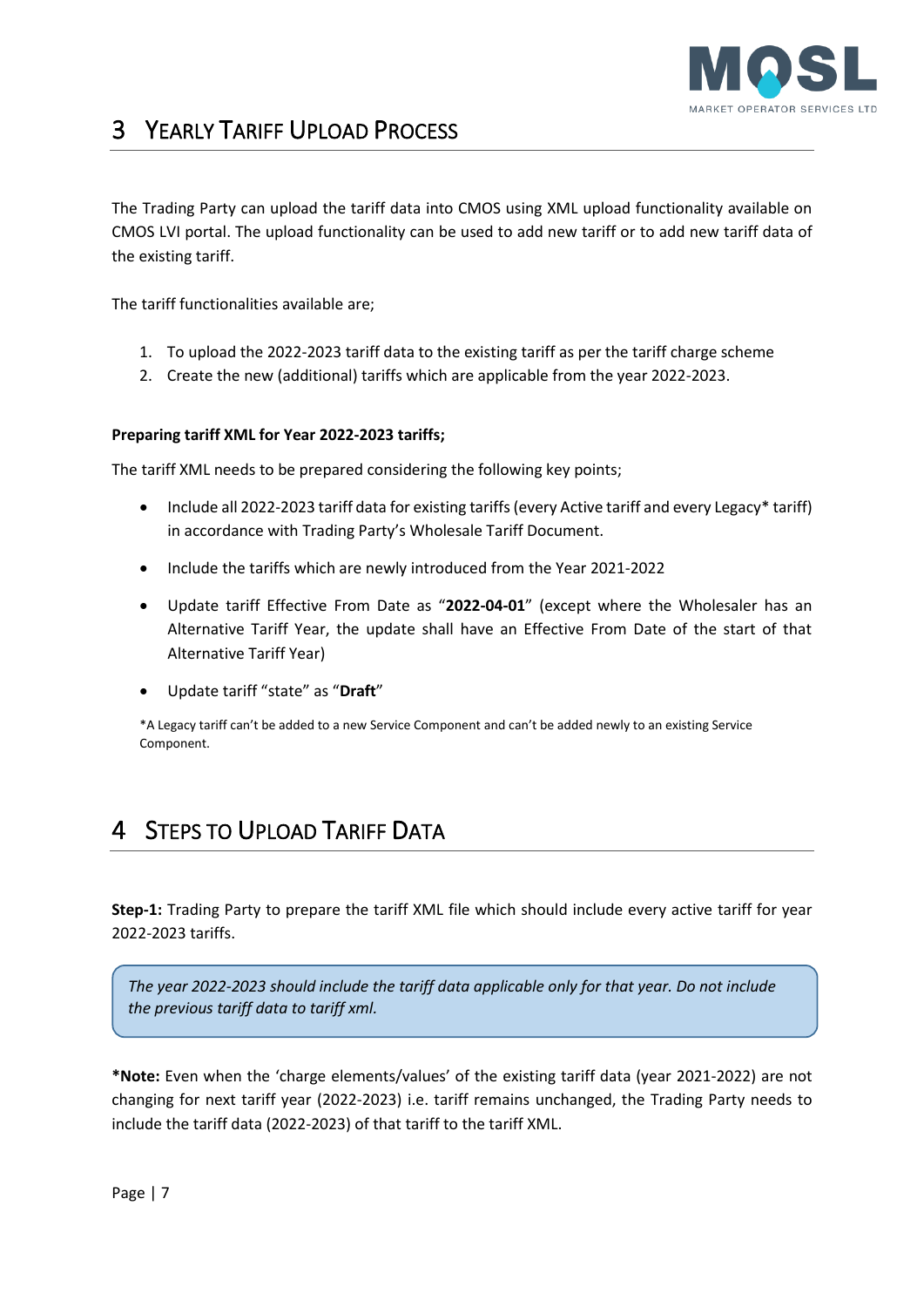

The Appendix-B provides the examples of completed XML for each Service Component which can be used for reference purposes. This section also provides tariff schema file, which can be used to validate the tariff XML before uploading it to CMOS.

**Step-2:** Trading Party admin user can upload new tariffs using the XML Upload functionality available on 'Search Tariffs' screen.

# **Search Tariffs**

| State | <b>Effective From</b>                                |
|-------|------------------------------------------------------|
|       | 圍                                                    |
|       |                                                      |
|       |                                                      |
|       | Q Search<br>$Z$ Clear                                |
|       | L Upload<br><b>±</b> Download<br>✔ Authorise Tariffs |
|       | $\boldsymbol{\mathrm{v}}$<br>$+$ Add                 |

Once the tariff XML is successfully uploaded, the Upload Result screen displays Result as **Success**.

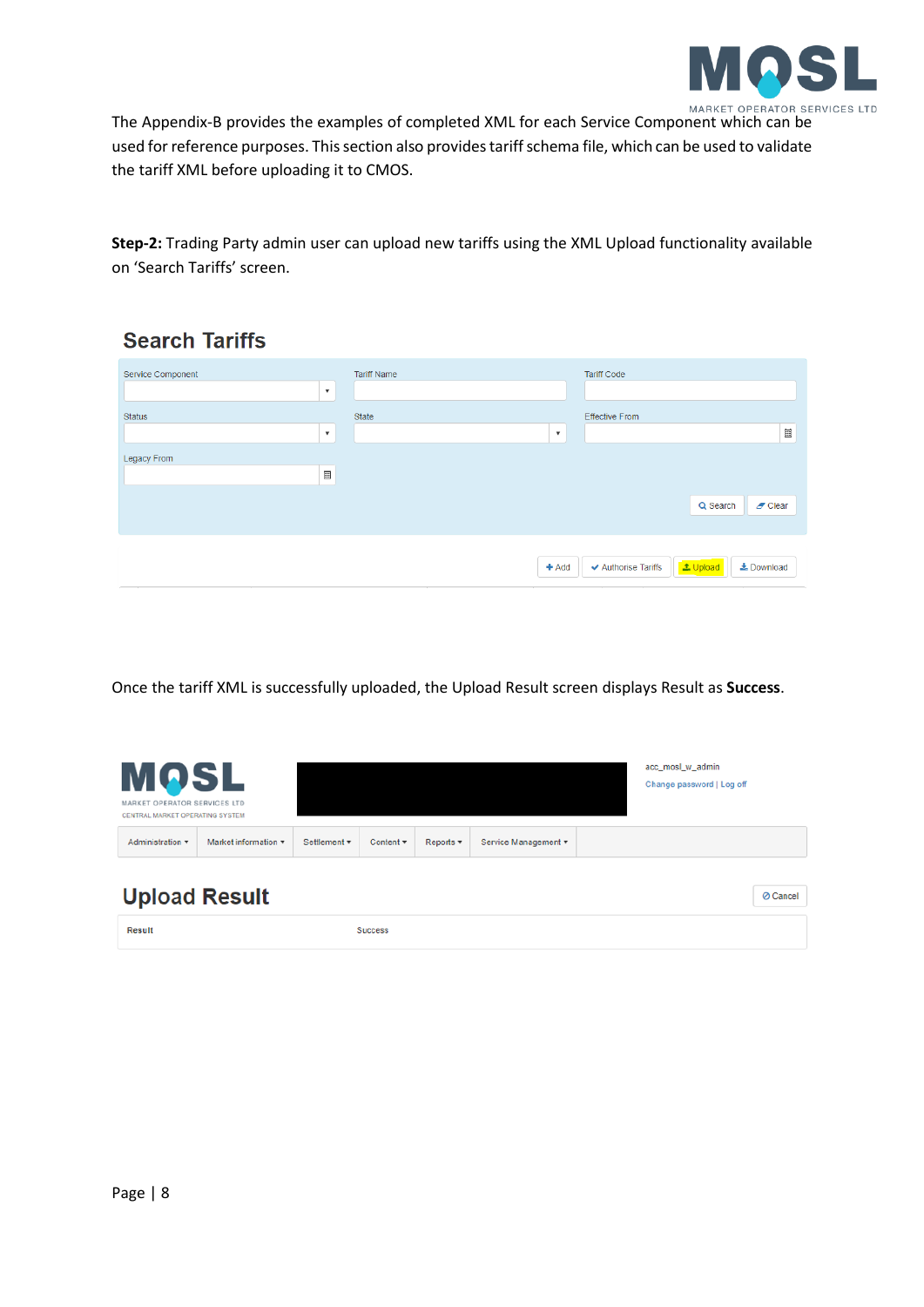

**Step3:** Trading Party can review and edit newly uploaded tariff data by selecting tariff on CMOS portal. Tariff data needs to be reviewed before changing the tariff state to "VERIFIED".

| <b>View Tariff</b>           |                         |                   | <b>×</b> Delete | ⊘ Cancel | <b>B</b> Edit |
|------------------------------|-------------------------|-------------------|-----------------|----------|---------------|
| <b>Service Component</b>     | <b>Unmeasured Water</b> |                   |                 |          |               |
| Name                         | MOSL-UW-3               |                   |                 |          |               |
| Code                         | <b>UW-3</b>             |                   |                 |          |               |
| <b>Effective From</b>        | 2018-04-01              |                   |                 |          |               |
| <b>Status</b>                | <b>ACTIVE</b>           |                   |                 |          |               |
| <b>Legacy Effective From</b> |                         |                   |                 |          |               |
| <b>Tariff Data</b>           |                         |                   |                 |          | $+$ Add       |
| <b>Effective From</b>        |                         | <b>State</b>      |                 |          |               |
| 2018-04-01                   |                         | <b>AUTHORISED</b> |                 |          |               |
| 2019-04-01                   |                         | <b>DRAFT</b>      |                 |          |               |

The screenshot below shows the ability to review the newly uploaded tariff and editing the charge element applicability or edit charge element values as required:

|                                            | View Tariff Data: MOSL-UW-3 (UW-3) |                      | <b>x</b> Delete | $\leftarrow$ Return | <b>Z</b> Edit |
|--------------------------------------------|------------------------------------|----------------------|-----------------|---------------------|---------------|
| <b>Effective From</b>                      | 2019-04-01                         |                      |                 |                     |               |
| <b>State</b>                               | <b>DRAFT</b>                       |                      |                 |                     |               |
| <b>Unmeasured Water</b>                    |                                    |                      |                 |                     |               |
|                                            |                                    |                      |                 |                     |               |
| Name                                       |                                    | <b>Is Applicable</b> |                 |                     |               |
| <b>Miscellaneous Charges</b>               |                                    | ø                    |                 |                     |               |
| <b>Unmeasured Water Pipe Fixed Charges</b> |                                    | $\overline{\omega}$  |                 |                     |               |

# **MOSL-UW-3 - UW-3**



Unmeasured Water - Unmeasured Water Pipe Fixed Charges

| (UWPFC): Tariff Lookup Table | <b>Lower Meter Size</b> | <b>Upper Meter Size</b> | Charge $(\hat{\mathbf{\Theta}}/\mathbf{a})$ |
|------------------------------|-------------------------|-------------------------|---------------------------------------------|
|                              | 0                       | 0                       | 0                                           |
|                              |                         | 20                      | 55                                          |
|                              | 21                      | 60                      | 310                                         |
|                              | 61                      | 300                     | 550                                         |
|                              | 301                     | $\infty$                | 2600                                        |

#### **View/Edit tariff charge element value**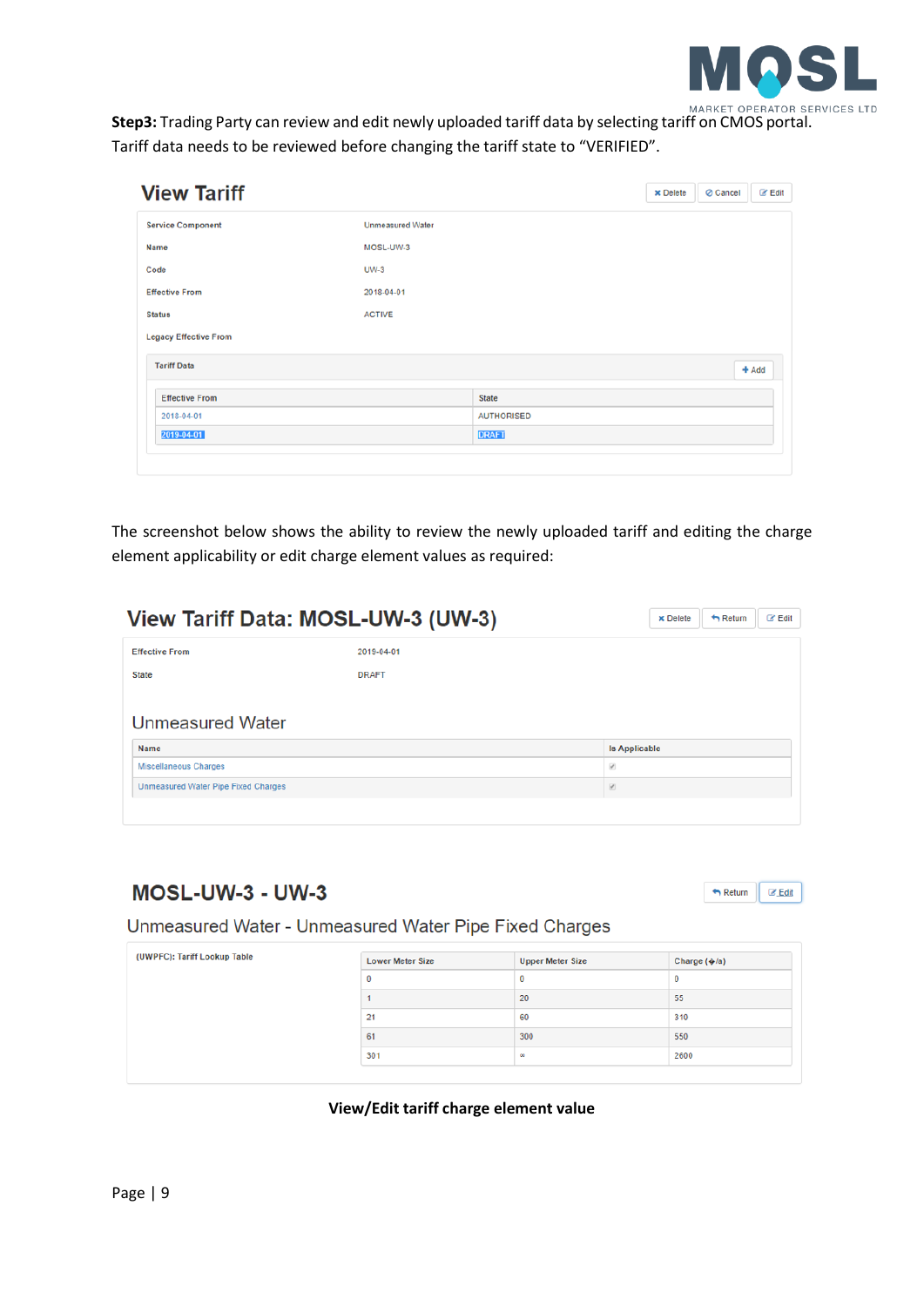

**Step 4:** Once the Trading Party is satisfied with the year 2022-2023 tariff data, they need to change the tariff state from "DRAFT" to "VERIFIED".

The screenshot below showsthe option available on 'Update Tariff Data' screen which allows updating the tariff state from "DRAFT" to "VERIFIED".

|                                            | Update Tariff Data: MOSL-UW-3 (UW-3) |                          | <b>图 Save</b> | ⊘ Cancel |
|--------------------------------------------|--------------------------------------|--------------------------|---------------|----------|
| <b>Effective From*</b>                     | 2019-04-01                           |                          |               | 圓        |
| <b>State</b>                               | <b>DRAFT</b> OVERIFIED               |                          |               |          |
| <b>Unmeasured Water</b>                    |                                      |                          |               |          |
| Name                                       |                                      | <b>Is Applicable</b>     |               |          |
| <b>Miscellaneous Charges</b>               |                                      | $\blacktriangledown$     |               |          |
| <b>Unmeasured Water Pipe Fixed Charges</b> |                                      | $\overline{\mathcal{L}}$ |               |          |

- *Any Verified tariff can be changed back to Draft to perform necessary edit to the tariff data. Following the update, the Wholesaler shall again verify the tariff or tariff standing data and then mark the tariff as Verified.*
- *The tariff can be Verified upto the period of "Final Update Date" specified in the "Tariff Update Timetable". Tariff cannot be changed to Verified state after this date.*

**Step 5:** Once the tariffs are updated to "Verified" state, the Trading Party can set them to "Authorised" by selecting the "Authorise Tariffs" button available on 'Search Tariffs' screen and providing the necessary authorisation code.

- *Any tariff data which has the state "Draft" can be edited up to the final update date and then authorised at a later time within the update windows even if other tariffs have already been updated and set to Authorised.*
- *The tariff can be Verified up to the period of "Final Update Date" specified in the "Tariff Update Timetable". Tariff cannot be changed to Verified state after this date.*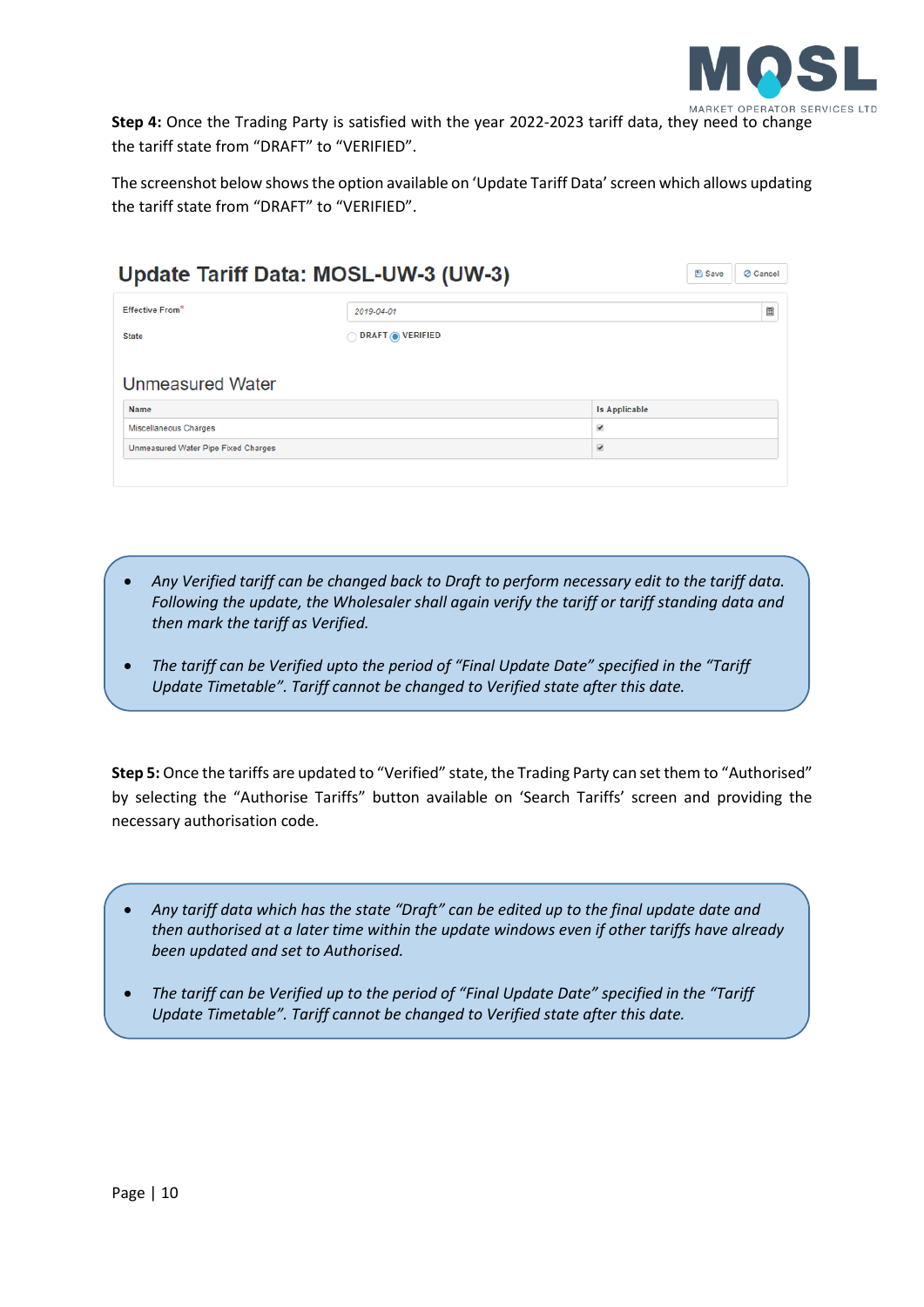

# **Search Tariffs**

| Service Component |                           | <b>Tariff Name</b> |                    | <b>Tariff Code</b>    |              |                   |   |
|-------------------|---------------------------|--------------------|--------------------|-----------------------|--------------|-------------------|---|
|                   | $\boldsymbol{\mathrm{v}}$ |                    |                    |                       |              |                   |   |
| <b>Status</b>     |                           | State              |                    | <b>Effective From</b> |              |                   |   |
|                   | $\boldsymbol{\mathrm{v}}$ |                    | $\pmb{\mathrm{v}}$ |                       |              |                   | 圜 |
| Legacy From       |                           |                    |                    |                       |              |                   |   |
|                   | 圓                         |                    |                    |                       |              |                   |   |
|                   |                           |                    |                    |                       | Q Search     | $Z$ Clear         |   |
|                   |                           |                    | $+$ Add            | ✔ Authorise Tariffs   | $\pm$ Upload | <b>上</b> Download |   |

Once the user authorises the tariffs, all "VERIFIED" state tariffs are updated to "AUTHORISED" state.

| <b>Succesfully Authorised Tariffs</b> |                    | $\times$           |
|---------------------------------------|--------------------|--------------------|
| <b>Search Tariffs</b>                 |                    |                    |
| Service Component                     | <b>Tariff Name</b> | <b>Tariff Code</b> |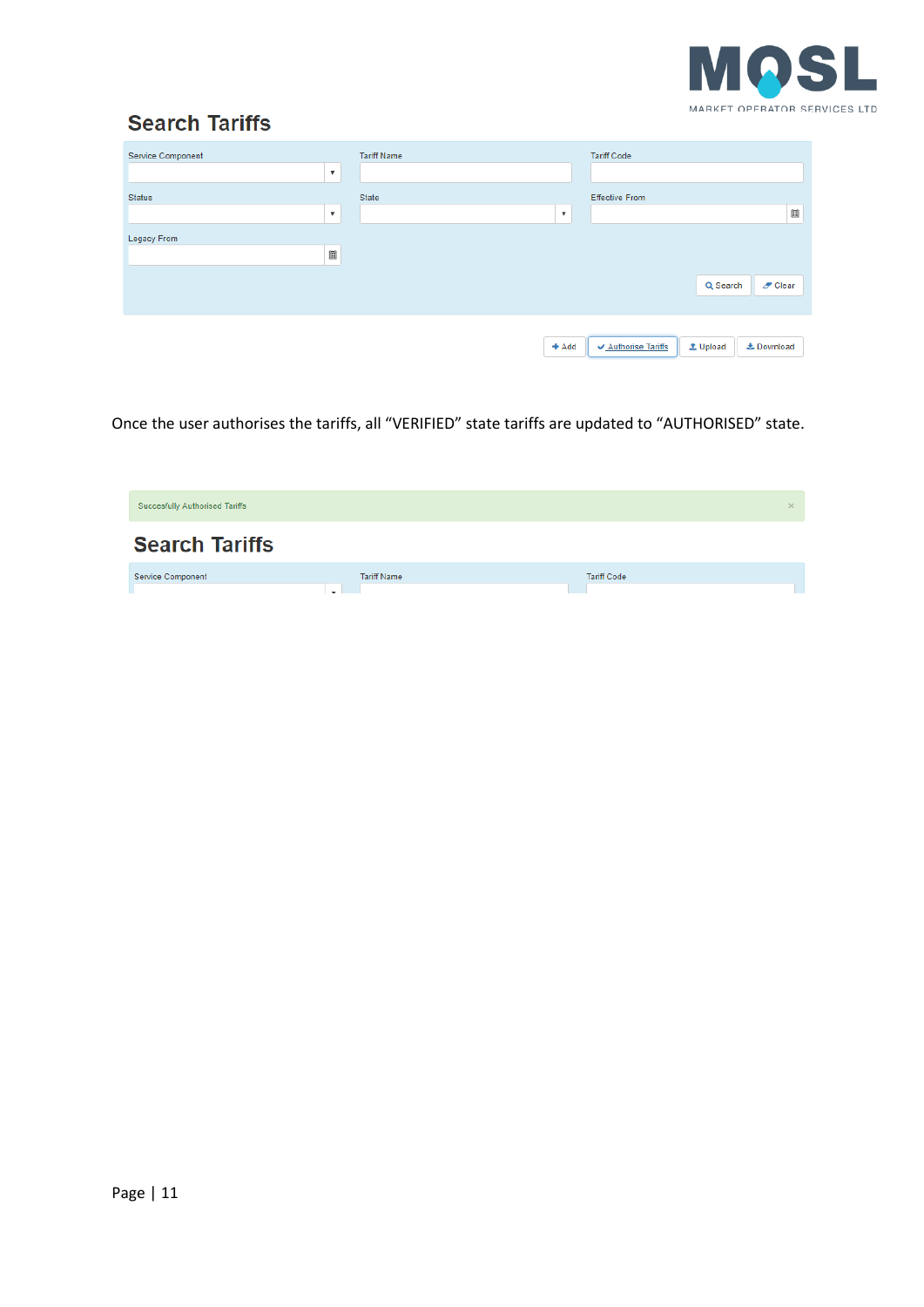

# <span id="page-11-0"></span>5 OBSERVATIONS

# <span id="page-11-1"></span>• OBSERVATION-1: SCREEN REFRESH

✓ Summary:

When a user updates the state of the new Tariff data from "Draft" to "Verified" or set tariff from "Active" to "Legacy"\*, upon successful update the screen does not refresh with updated information. This can be misleading as an update is made but it doesn't automatically appear to take effect on the screen after making the change.

| <b>Effective From*</b>                                        | 2019-04-01         |                      |  |  |  |
|---------------------------------------------------------------|--------------------|----------------------|--|--|--|
| <b>State</b>                                                  | O DRAFT O VERIFIED |                      |  |  |  |
|                                                               |                    |                      |  |  |  |
| <b>Assessed Sewerage</b>                                      |                    |                      |  |  |  |
|                                                               |                    | <b>Is Applicable</b> |  |  |  |
|                                                               |                    | ø                    |  |  |  |
| <b>Assessed Fixed Charges</b><br>Assessed Meter Fixed Charges |                    | ⊟                    |  |  |  |
| Name<br><b>Assessed Volumetric Charges</b>                    |                    | $\qquad \qquad \Box$ |  |  |  |

\*To change the state of a tariff from Active to Legacy, the trading party will need to request an ad-hoc period window to be open for this purpose (contact Operations at [operations@mosl.co.uk\)](mailto:operations@mosl.co.uk)

| Succesfully updated Tariff Data<br>$\times$                                          |              |                      |  |  |  |  |
|--------------------------------------------------------------------------------------|--------------|----------------------|--|--|--|--|
| View Tariff Data: MOSL-AS-2 (AS-2)<br><b>B</b> Edit<br><b>x</b> Delete<br>$A$ Return |              |                      |  |  |  |  |
| <b>Effective From</b>                                                                |              |                      |  |  |  |  |
| <b>State</b>                                                                         | <b>DRAFT</b> |                      |  |  |  |  |
|                                                                                      |              |                      |  |  |  |  |
| <b>Assessed Sewerage</b><br><b>Name</b>                                              |              | <b>Is Applicable</b> |  |  |  |  |
| <b>Assessed Fixed Charges</b>                                                        |              | $\sqrt{2}$           |  |  |  |  |
| <b>Assessed Meter Fixed Charges</b>                                                  |              | $\qquad \qquad \Box$ |  |  |  |  |
| <b>Assessed Volumetric Charges</b>                                                   |              | $\Box$               |  |  |  |  |

CMOS Version 5.0.4 (36132)

This is a usability characteristic as CMOS has always worked this way and users have been trained to use F5 to refresh the screen. The user needs to perform manual screen refresh to see the updated value.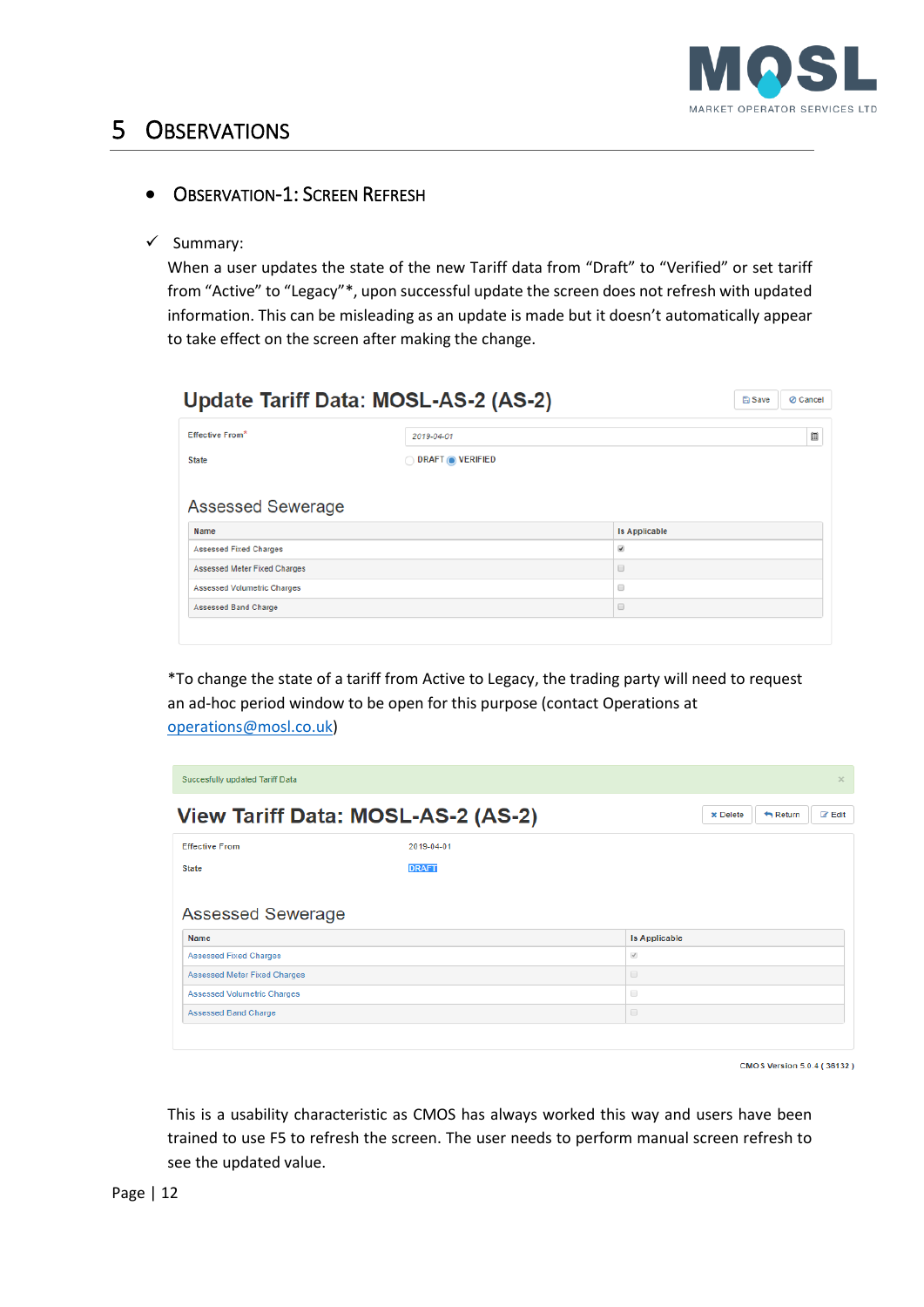

# <span id="page-12-0"></span>• OBSERVATION-2: INCORRECT EFD ISSUE

✓ Summary:

✓ When a user tries to create a new Tariff in the portal for Tariff Year 2023-2024 i.e. do not update the default populated Effective From date, the error below is displayed.

| Administration v                                                                      | Market information       | Settlement v | Content v  | Reports <b>v</b> | Service Management v |                      |   |
|---------------------------------------------------------------------------------------|--------------------------|--------------|------------|------------------|----------------------|----------------------|---|
| Error:<br>$\times$<br>This action can only be performed before the final update date. |                          |              |            |                  |                      |                      |   |
| Create Tariff Data: MOSL-AS-1 (AS-1)<br><b>图 Save</b><br>⊘ Cancel                     |                          |              |            |                  |                      |                      |   |
| <b>Effective From*</b>                                                                |                          |              | 2022-04-01 |                  |                      |                      | 圖 |
|                                                                                       |                          |              |            |                  |                      |                      |   |
| <b>Name</b>                                                                           | <b>Assessed Sewerage</b> |              |            |                  |                      | <b>Is Applicable</b> |   |
| <b>Assessed Fixed Charges</b>                                                         |                          |              |            |                  |                      | $\blacktriangledown$ |   |
| <b>Assessed Meter Fixed Charges</b>                                                   |                          |              |            |                  |                      |                      |   |
| <b>Assessed Volumetric Charges</b>                                                    |                          |              |            |                  |                      |                      |   |

 $\checkmark$  This is not a defect. As tariff data update window is only open for the Year 2022-2023, it is not possible to add the tariff data for the Year 2023-2024.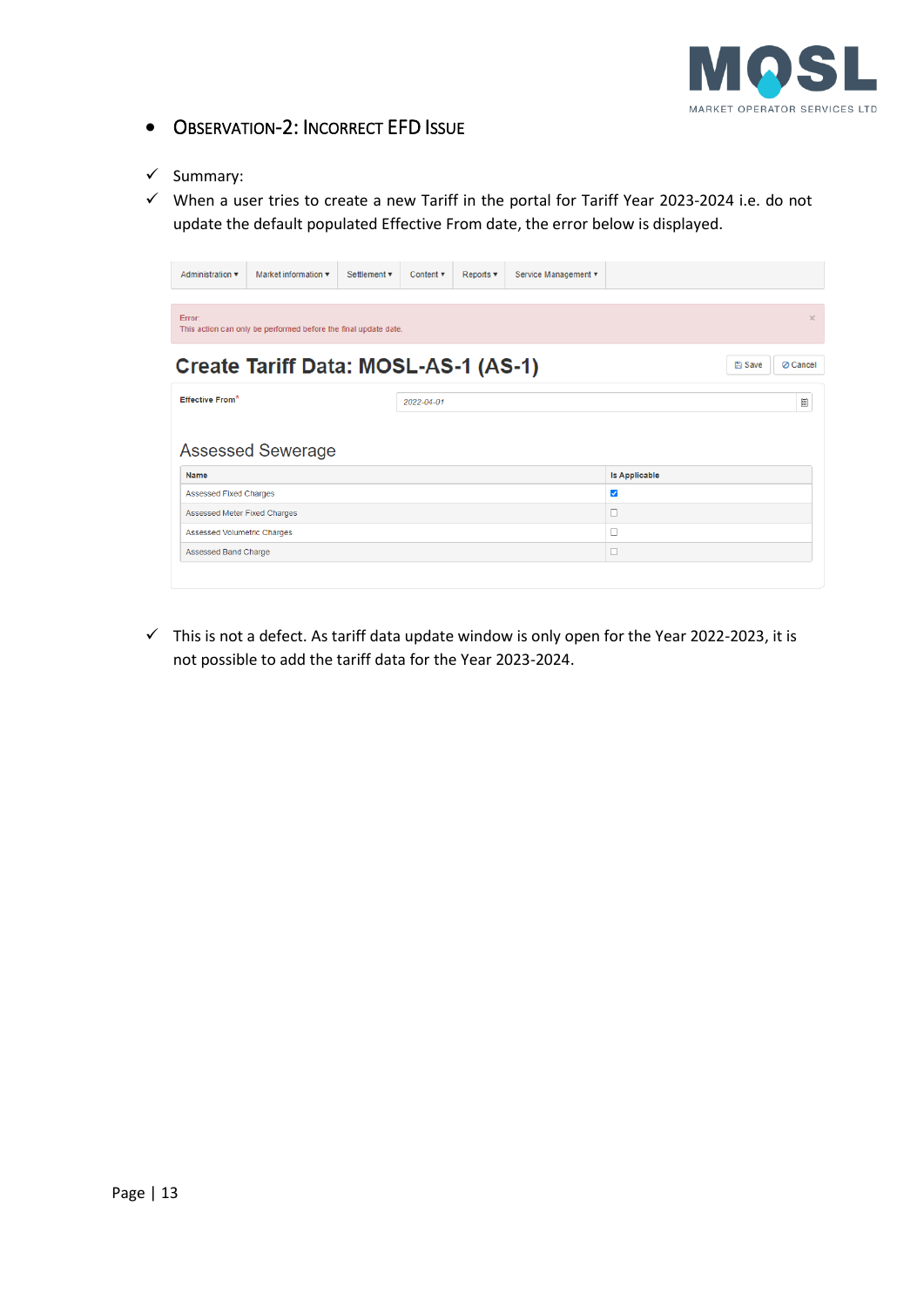

# <span id="page-13-0"></span>APPENDIX-A: KEY POINTS, COMMON XML ERRORS AND FAQS

### <span id="page-13-1"></span>**KEY POINTS TO NOTE**

- ✓ The Service Component, Charge Element, and Charge Element fields are **case sensitive;** hence any other supplied value will result in XML upload failure.
- $\checkmark$  At a time of preparing the tariff XML, it is recommended to include all charge elements (as per respective XML example in Appendix A of this document) irrespective of whether they are applicable or not. If they are not applicable, then set the field **isapplicable** to 'false'

Example for Metered Potable Water tariff can have following charge elements defined;

- a) Metered Fixed Charges (D7101)
- b) Supply Point Fixed Charges (D7102)
- c) Metered Volumetric Charges (D7103)
- d) Standby Capacity Charges (D7104)
- e) Standby Usage Charges (D7105, D7106, and D7107)
- f) Maximum Demand Charges (D7108)
- $\checkmark$  It is not mandatory to include all charge elements in tariff XML. However, when the charge elements are included in XML, Trading Party gets the flexibility to update the mapping to the tariff on portal during tariff review/verification process (CMOS portal only displays charge elements which are uploaded in XML for that tariff)
- $\checkmark$  Charge elements which are not applicable or in use by a Wholesaler, it is possible to omit the complete section relating to that charge element from the submission. In this case, charge element would not be loaded for that tariff and therefore not visible on the Portal. NB it is necessary to remove all references to the charge element fields
- $\checkmark$  Seasonal tariffs: for Seasonal tariffs the first set of tariff data must have effective from date (EFD) as 'YYYY-04-01' and subsequent tariff data can have different EFD (e.g. YYYY-10-01) to cover seasonal charging.
- $\checkmark$  If the table input requires a row with no upper limit, then a 'nil' value can be used to define the upper limit (i.e. infinity is represented by nil). Refer below example where Infinity is represented by nil.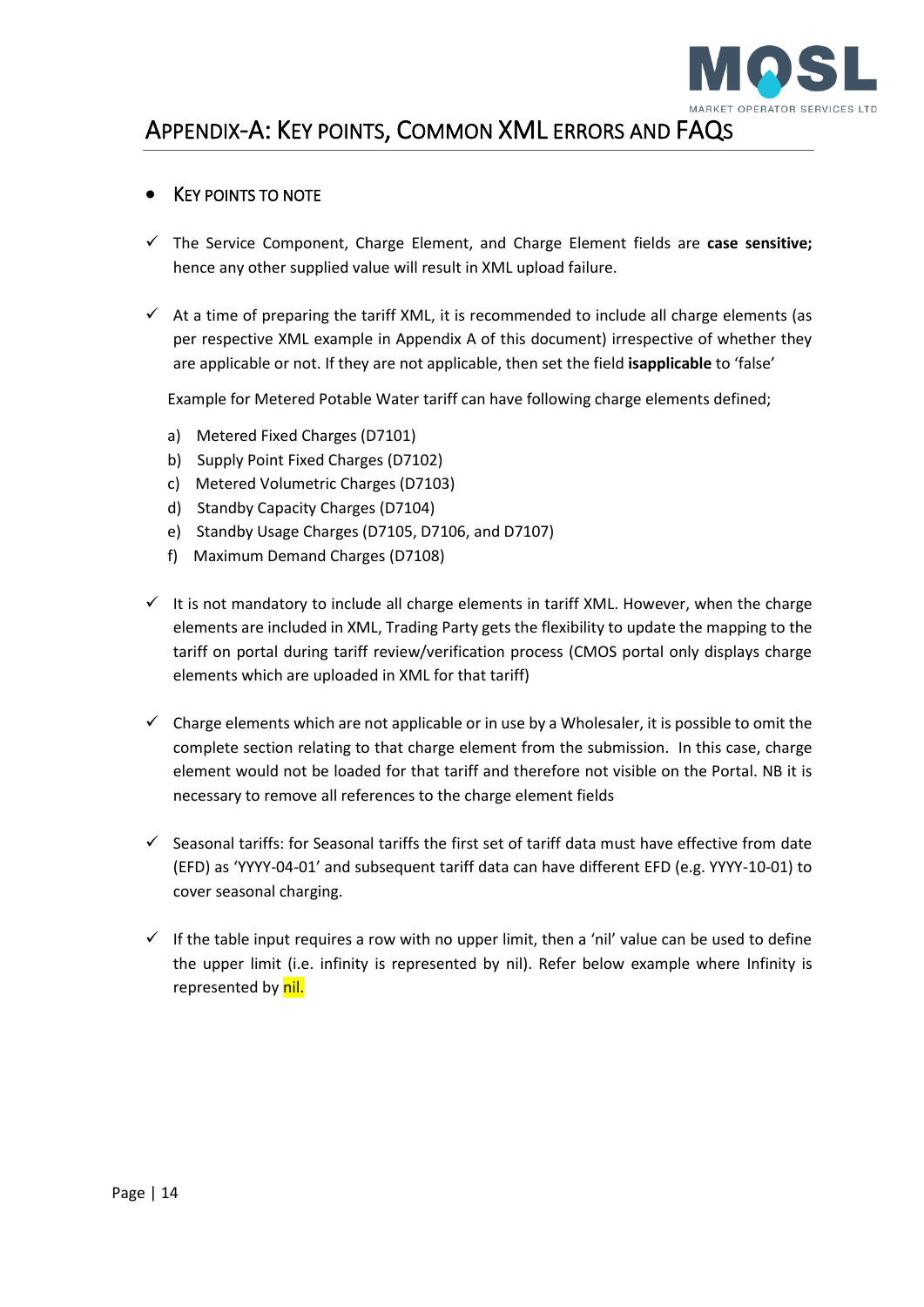

## <span id="page-14-0"></span>**COMMON XML ERRORS**

- $\checkmark$  If the field is of type BlockTable then the last row must have infinity in Column1\_Value. (Infinity is represented by xsi:nil="true")
- $\checkmark$  For 'SWComBand' and 'HDComBand' charge element fields the minimum expected value is 1 and the maximum expected value is 99.
- $\checkmark$  For Meter Fixed Charges -'MWMFC' the first row values are expected to start from 0 (column 1, column 2 and column 3 values as 0)
- $\checkmark$  Charge Element Dependencies: there are a number of Charge Elements that have dependencies on the number of Charge Fields that are required to be supplied. See CSD0208, Appendix A, Page 19, Standby Capacity Charges where Charge Field D7104 should be supplied but Fields D7107, D7106, D7105 should also be included. Another example would be Rateable Value charges. See CSD0208, Appendix A, Page 22 Unmeasured Water, Rateable Value Charges where D7252, D7253, D7254, D7255 should all be supplied.
- $\checkmark$  Schema Location declaration: recommended to declare the Schema Location at line two of the XML file. Namespace is optional. The below example is shown without it.

*<?xml version="1.0" encoding="UTF-8"?>*

*<tarifflist xmlns="http://tempuri.org/XMLSchema.xsd" xmlns:xsi="http://www.w3.org/2001/XMLSchema-instance" xsi:schemaLocation="http://tempuri.org/XMLSchema.xsd TariffUpload.xsd">*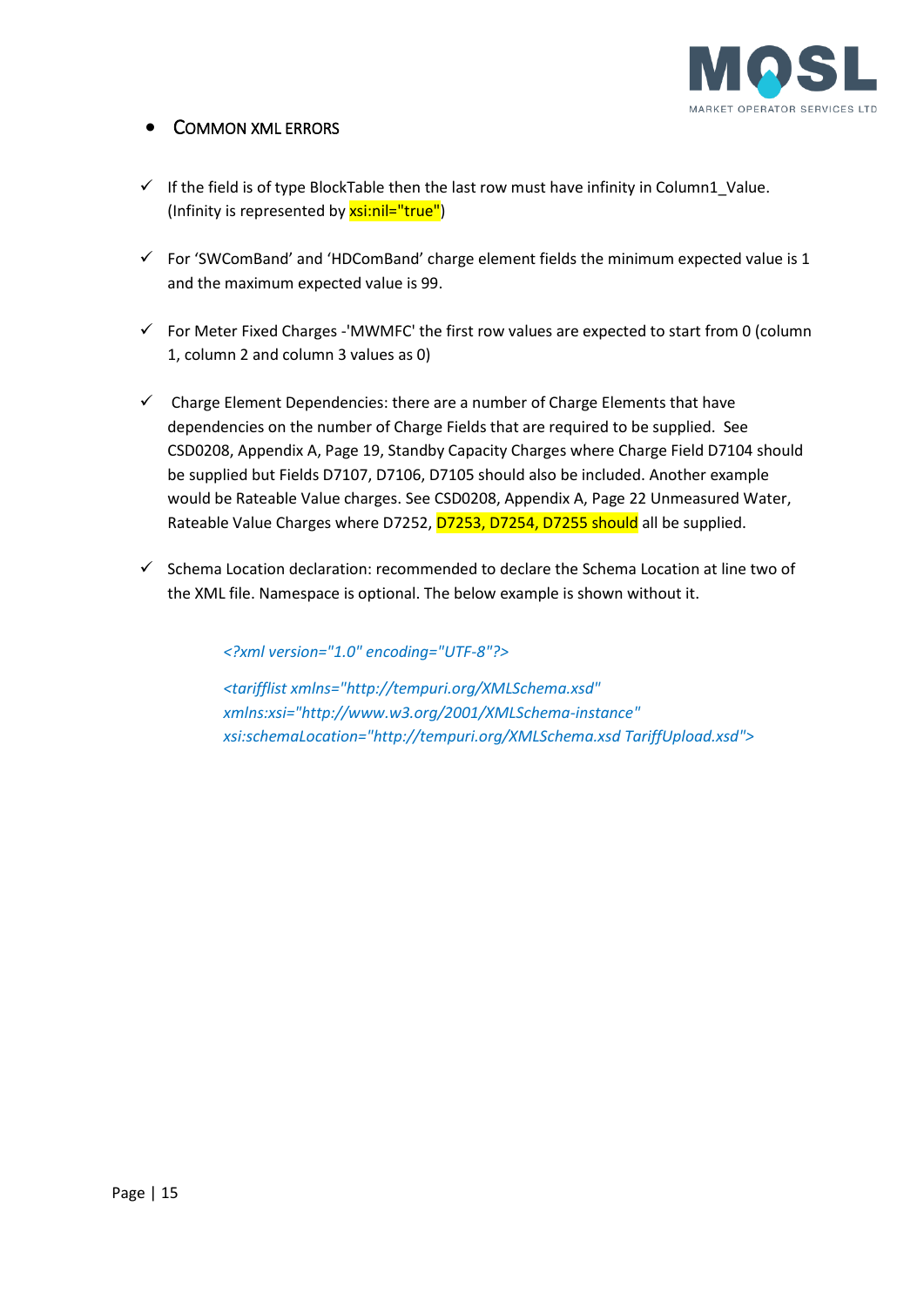

# <span id="page-15-0"></span>• FAQS

### **Q. Is there a way to upload tariffs via HVI?**

A. No, as per CSD0404 and CSD0208, wholesalers can only use the LVI to update their tariffs.

### **Q. Can the tariff timetable be extended for any reason?**

A. No. The tariff timetable is agreed prior to the tariff window to be open, in compliance with CSD0208 and CSD0201. Along with code compliance the dates are also agreed to ensure the authorisation of tariffs can be processes successfully before April P1, without impacting the rest of settlement.

### **Q. The tariff window is closed but I have not finished updating my tariffs. What do I do?**

A. Please contact our Operations team via [operations@mosl.co.uk.](mailto:operations@mosl.co.uk) They will arrange for an ad hoc window to be opened. Please note, that to comply with CSD0208 and CSD0201, MOSL can only reopen the windows after April P1 has been published.

## **Q. April P1 has run and I have noticed the tariff column is not reflecting the new tariffs. Who do I contact?**

A. Please raise a ticket with the Service Desk to investigate, either directly in Remedy or via email [\(moslservicedesk.uk@cgi.com\)](mailto:moslservicedesk.uk@cgi.com).

## **Q. I have added the tariffs incorrectly and now April P1 has reported inaccurate settlement. What do I do?**

A. Please contact the Operations team via [operations@mosl.co.uk](mailto:operations@mosl.co.uk) with the below information:

- o Name of the tariffs required to be updated
- o How long the windows are required to be opened
- o Which years need to be opened

Operations will arrange for an ad hoc window to be opened, so these updates can be made. You may also request a rerun of April P1 for yourself and the affected retailers. This is subject to agreement between retailers. Please refer to the Market Terms, section 4.13.4 for information on Unplanned Settlement.

#### **Q. Instead of running an Unplanned Settlement could April P1 be rerun in general?**

A. No. On a successful publication of April P1, MOSL is not responsible for any manual errors that may have occurred when updating tariffs. Trading parties are responsible for their own data. For a new April P1 report, you must follow the Unplanned Settlement process, as stated within Market Terms, section 4.13.4.

### **Q. I suspect inaccurate settlement has occurred due to a defect relating to the tariffs. What do I do?**

A. If you suspect a tariff defect has caused inaccurate settlement please raise a ticket with the Service Desk (directly in Remedy or via email), so this can be investigated. MOSL and the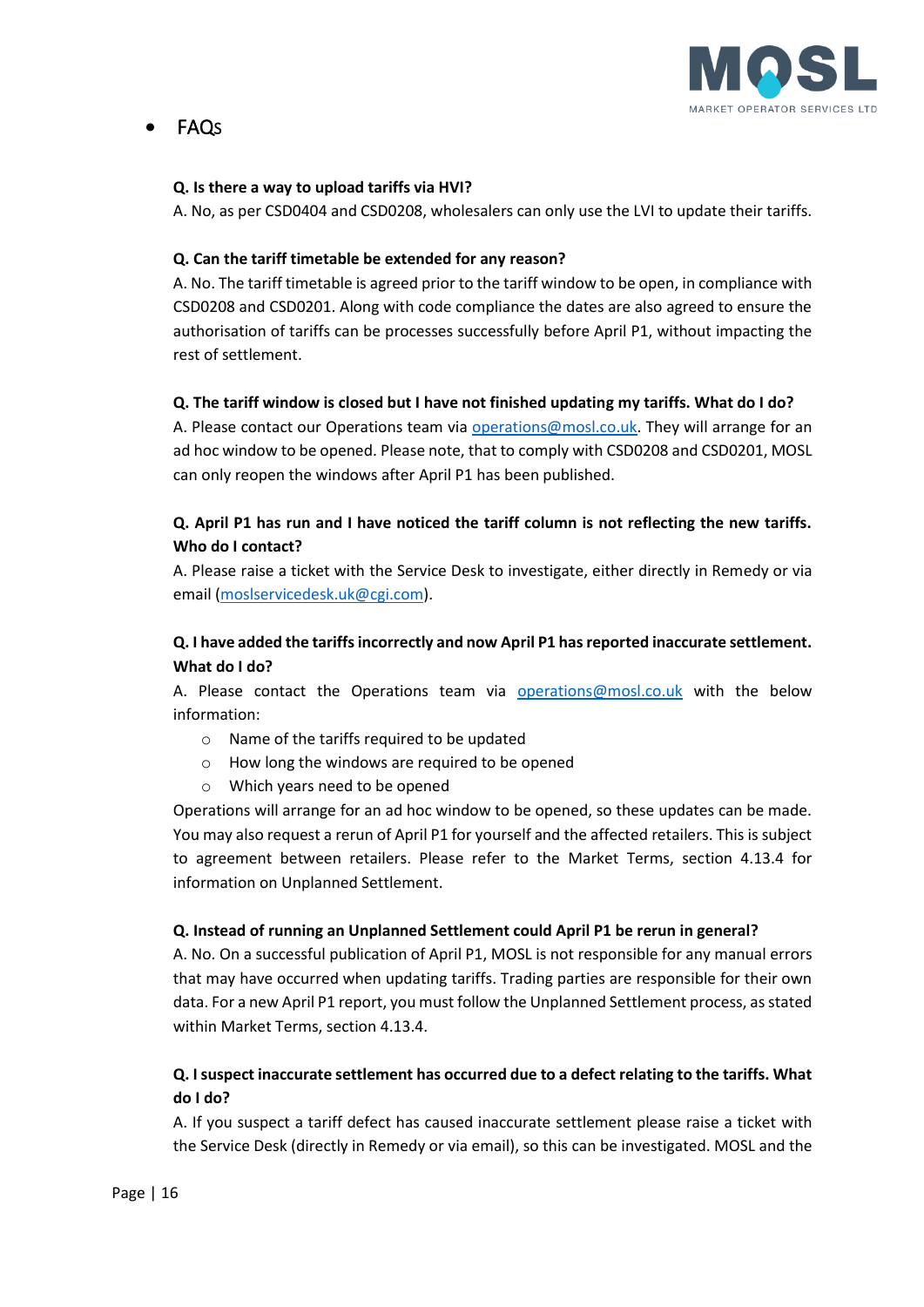

affected trading party should follow the Inaccurate Settlement process as described within the Market Terms, Section 5 to resolve the issue.

#### **Q. I need to update tariffs from previous tariff years. What do I do?**

A. Please contact the Operations team via [operations@mosl.co.uk](mailto:operations@mosl.co.uk) with the below information:

- o Name of tariffs required to be updated
- o How long the windows are required to be opened
- o Which years need to be opened

Operations will arrange for an ad hoc window to be opened. Please note that if these additional changes affect your wholesale tariff document then you will need to get Ofwat's permission first for these changes.

#### **Q. Can a non-Contract Manager authorised tariffs?**

A. No. As per CSD0208 only Contract Managers can authorise their company's tariffs. In a Contract Manager's absence, a Deputy Contract Manger may authorise these tariffs on their behalf.

### **Q. I am a Contract Manager but when I tried to authorise the tariff it says I am not authorised. What do I do?**

A. It's possible that your CMOS access has not been set up correctly. First, speak with your internal admin team/IT team (depending on who is responsible in setting up accounts – this is stated in the Proforma sent to MOSL) they will confirm if your settings need to be updated. If your settings are set up correctly, please raise a ticket with the Service Desk (directly in Remedy or via email) to investigate.

#### **Q. I'm struggling to update my tariffs. Who do I contact for assistance?**

A. For any queries or issues you have around tariffs, please contact the Operations team via [operations@mosl.co.uk](mailto:operations@mosl.co.uk)

#### **Q. What is the allowance for decimal places with tariffs?**

A. The maximum number of decimal places is four. If you try to put in tariffs past this point, CMOS will automatically round up these numbers to the 4th decimal place. As per CSD0207.

#### **Q. Can I change the name of my tariffs?**

A. Yes. You will need to contact Operations and request an ad hoc window to be opened for all years the tariff has existed for in order to update.

#### **Q. Can I change the name of the Service Components?**

A. No. Service components are data items tied to the calculation of settlement, these names are pre-set, as per CSD0207 and CSD0301.

### **Q. Can I change the name of the Charging Elements?**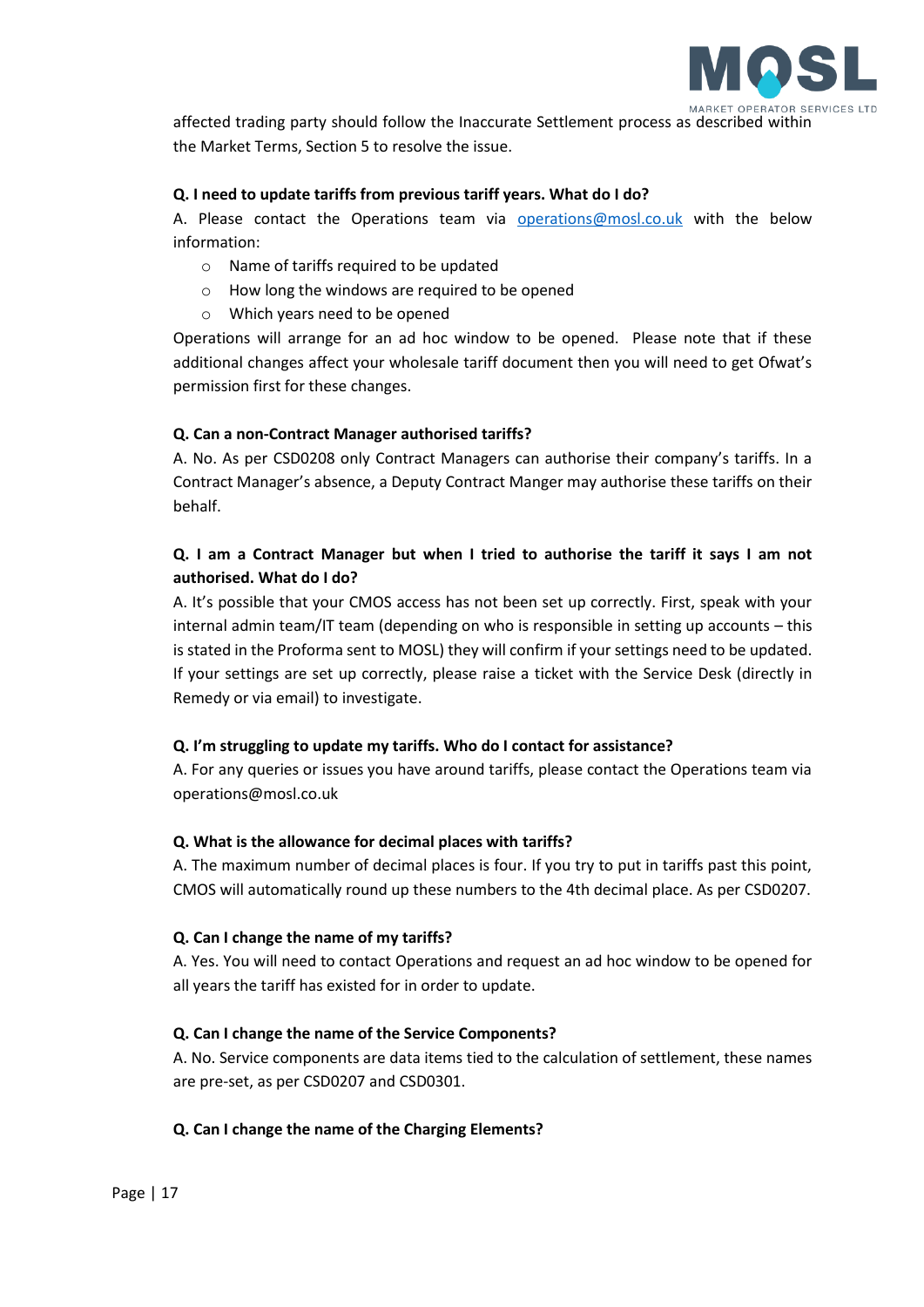

A. No. Charging elements are data items tied to the calculation of settlement, these names are pre-set, as per CSD0207 and CSD0301.

## **Q. The settlement report and the tariff report are showing different tariff displays? What is the difference?**

A. The settlement report displays the breakdown of a monthly average while the tariff search display shows the daily price that has been inputted.

### **Q. I have come across an error in CMOS which I think is a defect. Who do I contact?**

A. If you suspect a defect, then you must raise a ticket with the Service Desk (directly in Remedy or via email) to investigate.

### **Q. What is the difference between legacy and retired status on a Tariff?**

A. Legacy – Wholesalers will no longer be able to allocate new supply points or discharge points to this tariff past the effective from date (EFD). You may assign these tariffs to any SPIDs that are active before the EFD of the legacy tariff takes place.

Retired – When a service component is no longer associated to a legacy tariff, CMOS will deactivate the tariff, so it is no longer usable.

More details can be found with CSD 0208.

## **Q. I have an open ad hoc window as required to update old tariffs to legacy, but it will not let me revert it to the year I want. What do I do?**

A. When setting a legacy date, please ensure that the date is either the next financial year or the next alternative tariff year. Legacy dates cannot be set earlier, as per CSD0208. If you are putting in the correct dates but are still receiving an error, please raise a ticket with the Service Desk (directly in Remedy or via email).

## **Q. I keep receiving an error saying there is something wrong with the tariffs I am uploading via XML. How do I find out which tariff is causing the error?**

A. With bulk requests, MOSL recommends submitting 30 tariffs at a time. If an error is found within the upload, then you can split the tariff further down until you are able to isolate the tariff causing the issue.

### **Q. I have found the isolated tariff that is causing the error, but I cannot find what the issue is. Who can assist me?**

A. If you are struggling to find the issue that is causing the error message, please send a screenshot of the error message and the xml file to our Operations team via [operations@mosl.co.uk](mailto:operations@mosl.co.uk) to investigate.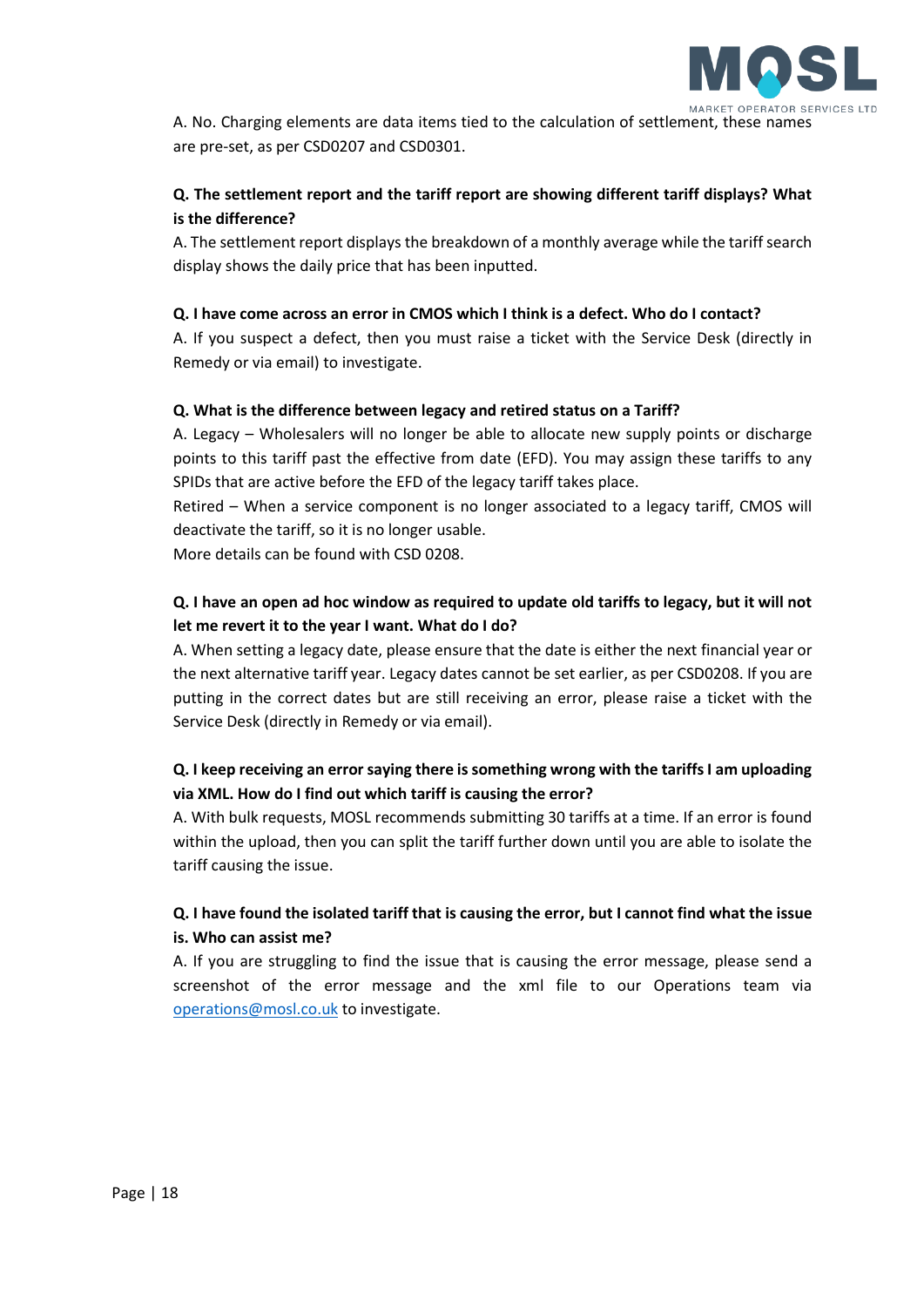

# <span id="page-18-0"></span>APPENDIX-B: EXAMPLE XML FILES

This section provides the examples of completed XML for each Service Component which can be used for reference purposes. The XML files are split according to service components to provide clarity, but the live tariff XML could be submitted in a single file covering all applicable tariff entries or separately, but it is recommended to submit the live tariff XML in a single file.

| <b>Sr. No.</b> | <b>Service component</b>     | <b>XML example</b>                                                         |
|----------------|------------------------------|----------------------------------------------------------------------------|
| 1              | <b>Metered Potable Water</b> | <0><br>MeteredPotableWate<br>r.xml                                         |
| $\overline{2}$ | Metered Non-Potable Water    | <€):<br>MeteredNonPotable<br>Water.xml                                     |
| 3              | <b>Assessed Water</b>        | <⊕<br>AssessedWater.xml                                                    |
| 4              | <b>Unmeasured Water</b>      | <⊕`<br>UnmeasuredWater.x<br>ml                                             |
| 5              | <b>Metered Sewerage</b>      | <€)><br>MeteredSewerage.xm                                                 |
| 6              | Assessed Sewerage            | AssessedSewerage.x<br>ml                                                   |
| 7              | <b>Unmeasured Sewerage</b>   | $\left\langle \bigoplus \right\rangle$<br>UnmeasuredSewerag<br>e.xml       |
| 8              | Surface Water Drainage       | SurfaceWaterDrainag<br>e.xml                                               |
| 9              | <b>Highway Drainage</b>      | <⊜><br>HighwayDrainage.xm                                                  |
| 10             | <b>Trade Effluent</b>        | TradeEffluent.xml                                                          |
| 11             | Charge Adjustment Water      | ChargeAdjustmentW<br>ater.xml                                              |
| 12             | Charge Adjustment Sewerage   | $\left\langle \bigoplus \right\rangle$<br>ChargeAdjustmentSe<br>werage.xml |